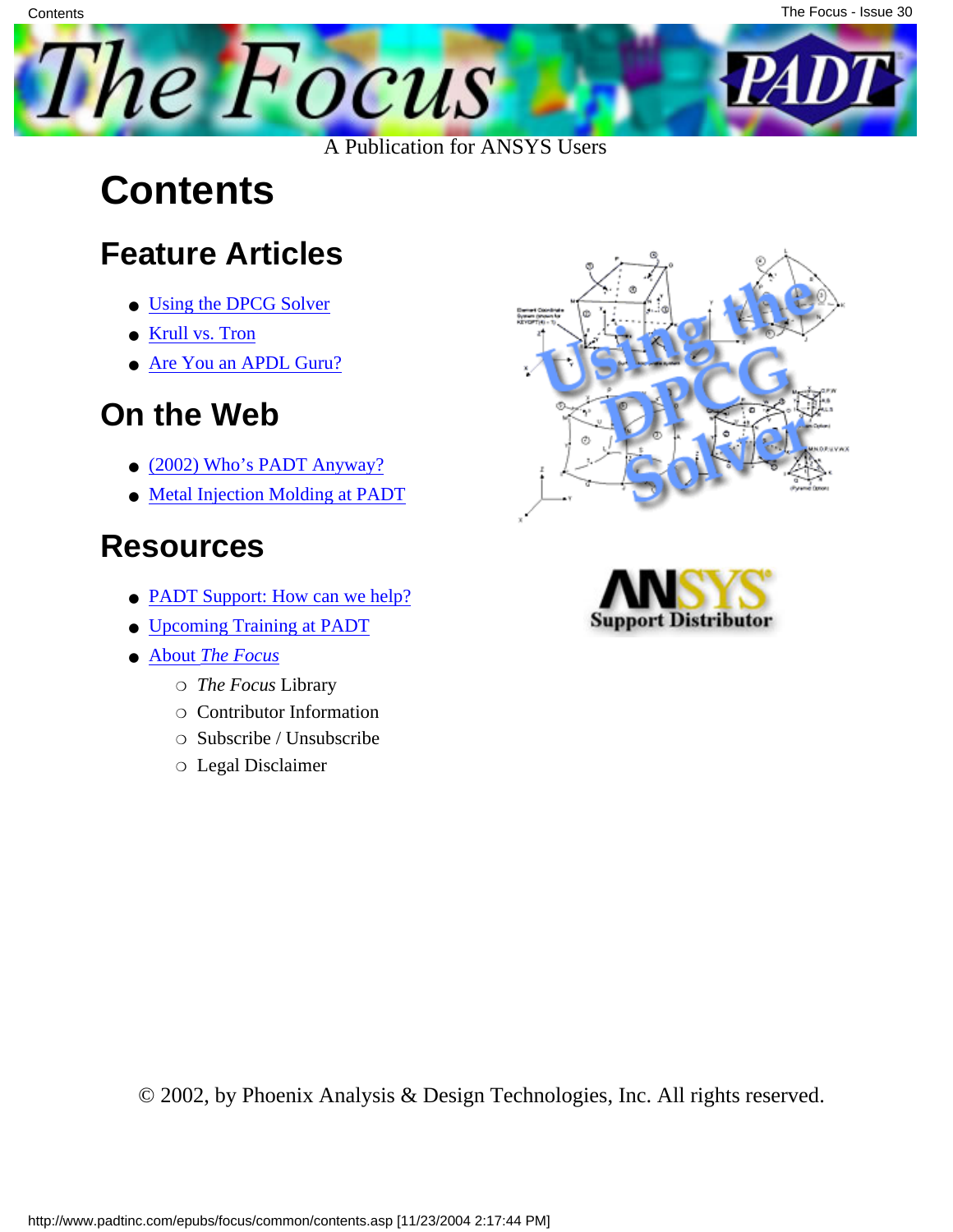<span id="page-1-0"></span>

**Using the DPCG Solver**

by Carlos Shultz, PADT

Is the PCG solver not fast enough for you? Is your solution running too slowly because it is running out of RAM? Are your models too big to run on your machine? The DPCG solver provided with ANSYS 8.1 may be the answer to all your problems. Well, not all your problems, just the ANSYS PCG problems.

The following is a step-by-step guide to setting up the DPCG solver on Windows machines and some benchmark results. CompNameD, CompNameR, and CompNameB are the machines used for the examples and results.

#### **Set-up DPCG**

- 1. Install ANSYS 8.1 on the C Drive (you can omit this step on the machines that will only be running distributed jobs and not launching ANSYS)
- 2. Install MPICH on the C Drive by running the setup.exe on the ANSYS installation disk under the MPICH directory, install on the same drive letter for all machines that you plan to run DPCG
- 3. Add "C:\Program Files\MPICH\mpd\bin" to the Path environment variable on each machine
- Test your setup using mpitestmpich.exe 4.
	- a. Move mpitestmpich.exe from "C:\Program Files\Ansys Inc\v81\ANSYS\bin\intel" to your working directory
	- b. Create a host.list file (a text file with one machine name per line, put the launching machine first on the list)
	- c. In a DOS command prompt window, type "Mpirun -np 2 -machinefile host.list mpitestmpich.exe", set the number after –np to the number of host machines, 2 for this example
	- d. Results should be similar to Figure 1 below



Figure 1. Mpitestmpich.exe test that your machines communicate.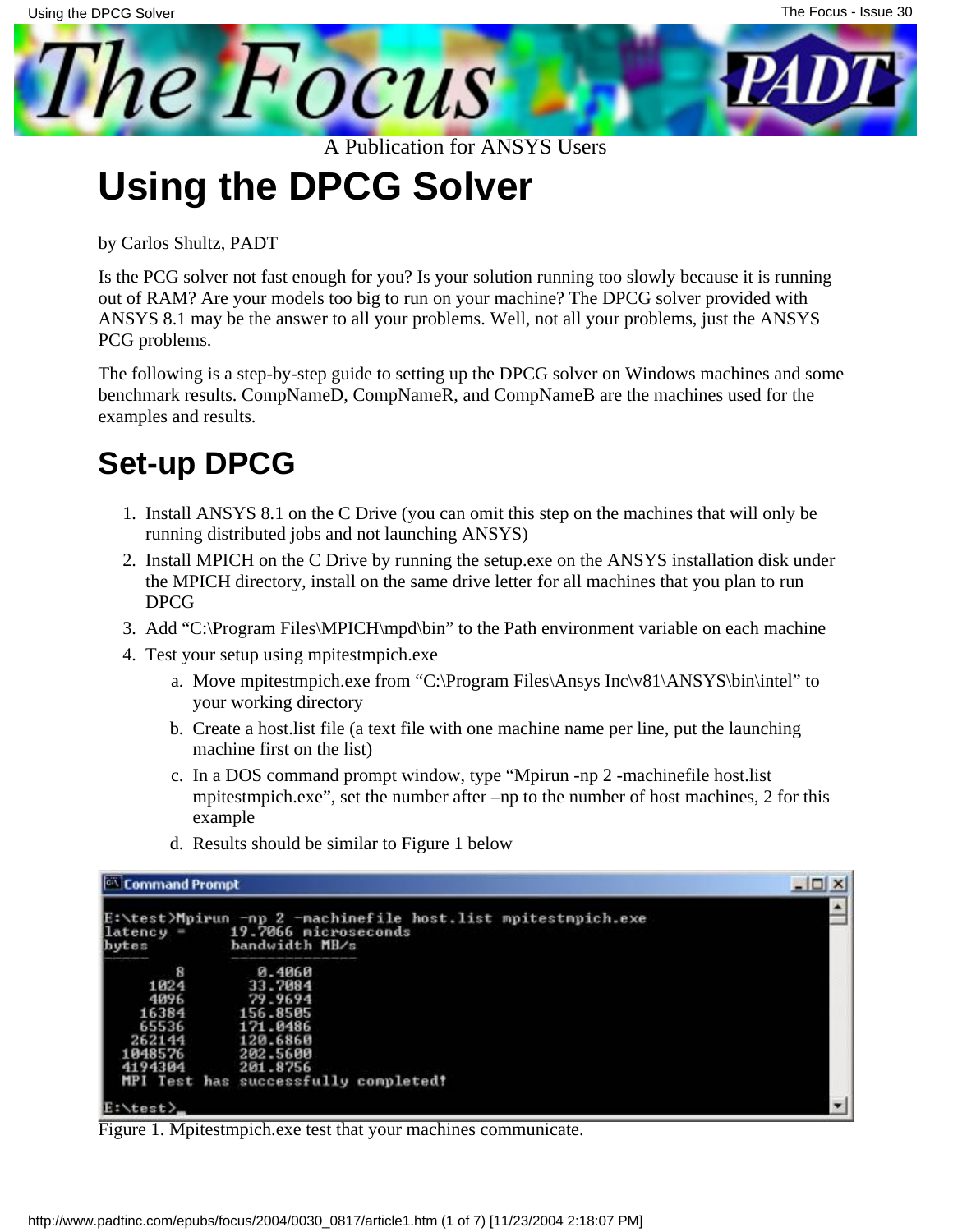

MPICH is the free version included with ANSYS: 5. Launch ANSYS with a Parallel Performance license option; select the type of MPI to use,

| Add-on Modules-                           |  |
|-------------------------------------------|--|
| Parallel Performance for ANSYS (-PP)      |  |
| Drop Test Module for ANSYS LS-DYNA (-DTM) |  |
| ANSYS DesignXplorer VT (-FXS)             |  |
| ANSYS Frequency Sweep VT (-FS)            |  |

|                 | — Distributed Processing—<br>○ None<br>● Distributed Solvers (Requires that Parallel Performance for ANSYS' add-on module be selected on Launch tab) |
|-----------------|------------------------------------------------------------------------------------------------------------------------------------------------------|
| MPI Type: MPICH |                                                                                                                                                      |
|                 |                                                                                                                                                      |

Figure 3. Select MPICH from the customization tab of the launcher.

- Launch from a directory that is available on all of the machines you will be using. In other 6. words, launch from "E:\ansys\benchmark\test" only if the same identical directory is available, otherwise you will get a fatal ANSYS crash with a cryptic I/O error.
- 7. If you are using macros, add APDL similar to the following commands to create all of the necessary text files, otherwise use the corresponding GUI picks,

The code examples below are from a run on 2 machines, CompNameR (dual proc) and CompNameD, using the script option, and running 2 cpu domains on CompNameR and 1 cpu domain on CompNameD.

EQSLV,DPCG,1e-8 DSOPT,SCRIPT,AUTO DSPROC,3

These files are absolutely necessary and ANSYS crashes fatally without them. Make sure that the machine launching the job is listed first or ANSYS crashes fatally.

\*CREATE,host,list !include host once per cpu domain CompNameR CompNameR CompNameD \*END

\*CREATE,ansdpcgmpich,bat mpirun -np 3 -machinefile host.list "C:\Program Files\Ansys Inc\v81\ANSYS\bin\intel\ansdpcgmpich.exe" \*END

The test machines run without the following files (all these files are mentioned in the help guides). This may be due to using a standard install on the C Drive.

\*CREATE,hosts81,ans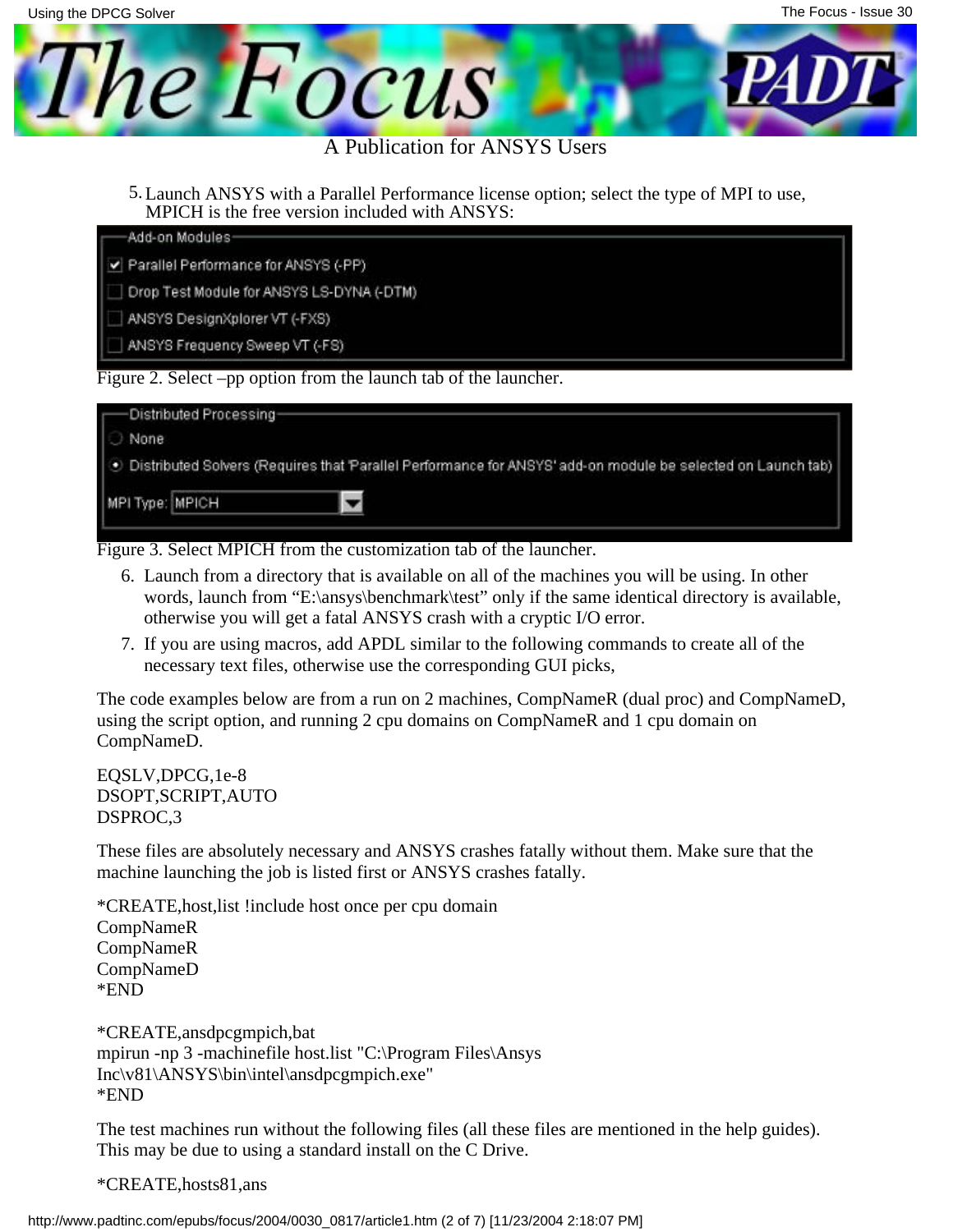

CompNameD intel 0 1 2000 0 E:\test MPI 1 1 CompNameR intel 0 2 2000 0 E:\test MPI 1 1 \*END

\*CREATE,config81.dpcg CompNameD 1 "C:\Program Files\ANSYS Inc\V81\ANSYS\bin\intel\ansdpcg.exe" CompNameR 2 "C:\Program Files\ANSYS Inc\V81\ANSYS\bin\intel\ansdpcg.exe" \*END

\*CREATE,configmpich81.dpcg exe "C:\Program Files\Ansys Inc\v81\ANSYS\bin\intel\ansdpcgmpich.exe" hosts CompNameD 1 CompNameD 2 \*END

#### \*CREATE,ansdpcg,bat

mpirun -np 3 -machinefile host.list "C:\Program Files\ANSYS Inc\v81\ansys\bin\intel\ansdpcg.exe" \*END

8. You will observe the following if you look at the Task Manager during solution, Figure 4 shows the Ansys.exe during meshing/element formation. The host machine has to do an element formation prior to the domain decomposition and results output after solution.

| <b>图 Windows Task Manager</b>                                                         |      |           |           |  |
|---------------------------------------------------------------------------------------|------|-----------|-----------|--|
| File<br>Options<br>View                                                               | Help |           |           |  |
| Applications Processes Performance                                                    |      |           |           |  |
| Image Name                                                                            | CPU  | Mem Usage | VM Size   |  |
| ANSYS.exe<br>$\Gamma$ igura 4. Decembro usago aborro during mechino slament formation | 91   | 291,284K  | 305,404 K |  |

Figure 4. Resource usage shown during meshing/element formation.

Figure 5 shows the output window, you will need to enter your account name and password one 9. time. They are stored in the registry (if you need to redo it, user regedit to find and delete the entries, HKEY\_CURRENT\_USER\Software\MPICH\Cache\Account and Password). You must have remote shell service login privileges on the machines you are using. Search windows help for Rshsetup.exe, Rshsvc.bat, Rshsvc.dll, and Rshsvc.exe to get the details of installing remote shell service. (For the cases run here, Windows XP worked without loading remote shell service, Windows 2000 needed it.)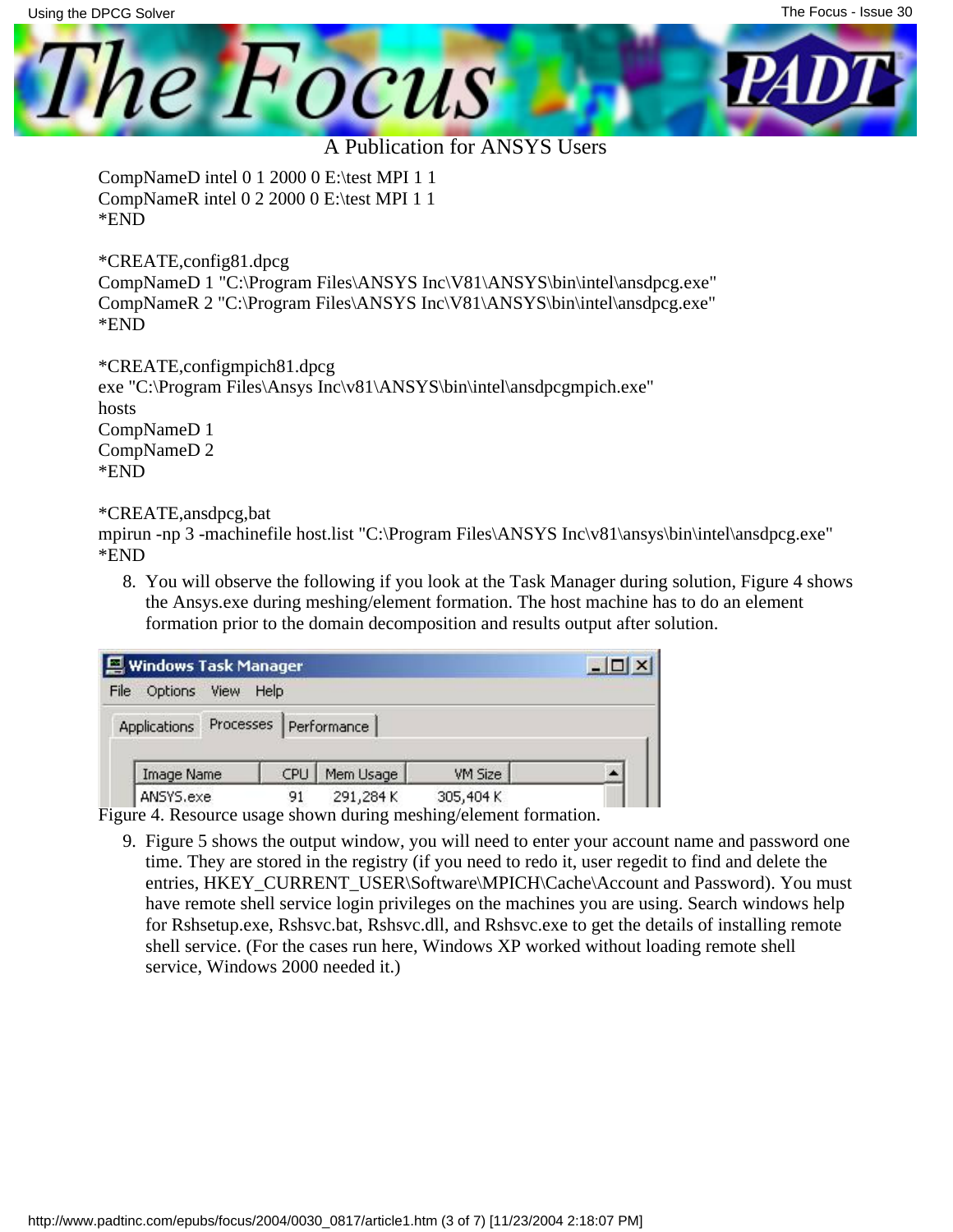

Figure 5. Enter the account name and password into the output window.

10. After mpich has launched, an ansdpcgmpich.exe will show up for each cpu domain requested, in the case shown in Figure 6, CompNameR was listed twice in the host.list file and has 2 domains solving. CompNameR is a dual cpu machine and can benefit from running mpich as a stand alone machine or with a network of machines. Note that the launching machine has an ANSYS.exe process running which does not always deallocate its memory.

| Windows Task Manager           |      |                         |          |  |  |
|--------------------------------|------|-------------------------|----------|--|--|
| File<br>Options<br><b>View</b> | Help |                         |          |  |  |
| <b>Applications</b>            |      | Processes   Performance |          |  |  |
| Image Name                     | CPU  | Mem Usage               | VM Size  |  |  |
| ansdpcgmpich.ex                | 48   | 450,452K                | 528,212K |  |  |
| ansdpcgmpich.ex                | 47   | 431,536K                | 462,612K |  |  |
| ANSYS.exe                      | 00   | 261,248K                | 305,332K |  |  |
| OUTLOOK EXE                    | nn   | 17.316K                 | 20.876K  |  |  |

Figure 6. Resource usage shown for a dual cpu machine running 2 domains.

11. For the same run as above, Figure 7 shows the resource usage for CompNameD, notice that the size of the memory used is roughly the same for each domain.

| Windows Task Manager                                                                     |     |          |          |       |
|------------------------------------------------------------------------------------------|-----|----------|----------|-------|
| File<br>Options<br>View<br>Help                                                          |     |          |          |       |
| Applications Processes Performance                                                       |     |          |          |       |
| Image Name                                                                               | CPU | Mem Us   | VM Size  |       |
| ansdpcgmpich.ex<br>$E_{\text{out}}$ 7 December 1990a cheann for a nometa meabing munical | 02  | 411,068K | 462,572K | تممسط |

Figure 7. Resource usage shown for a remote machine running 1 domain.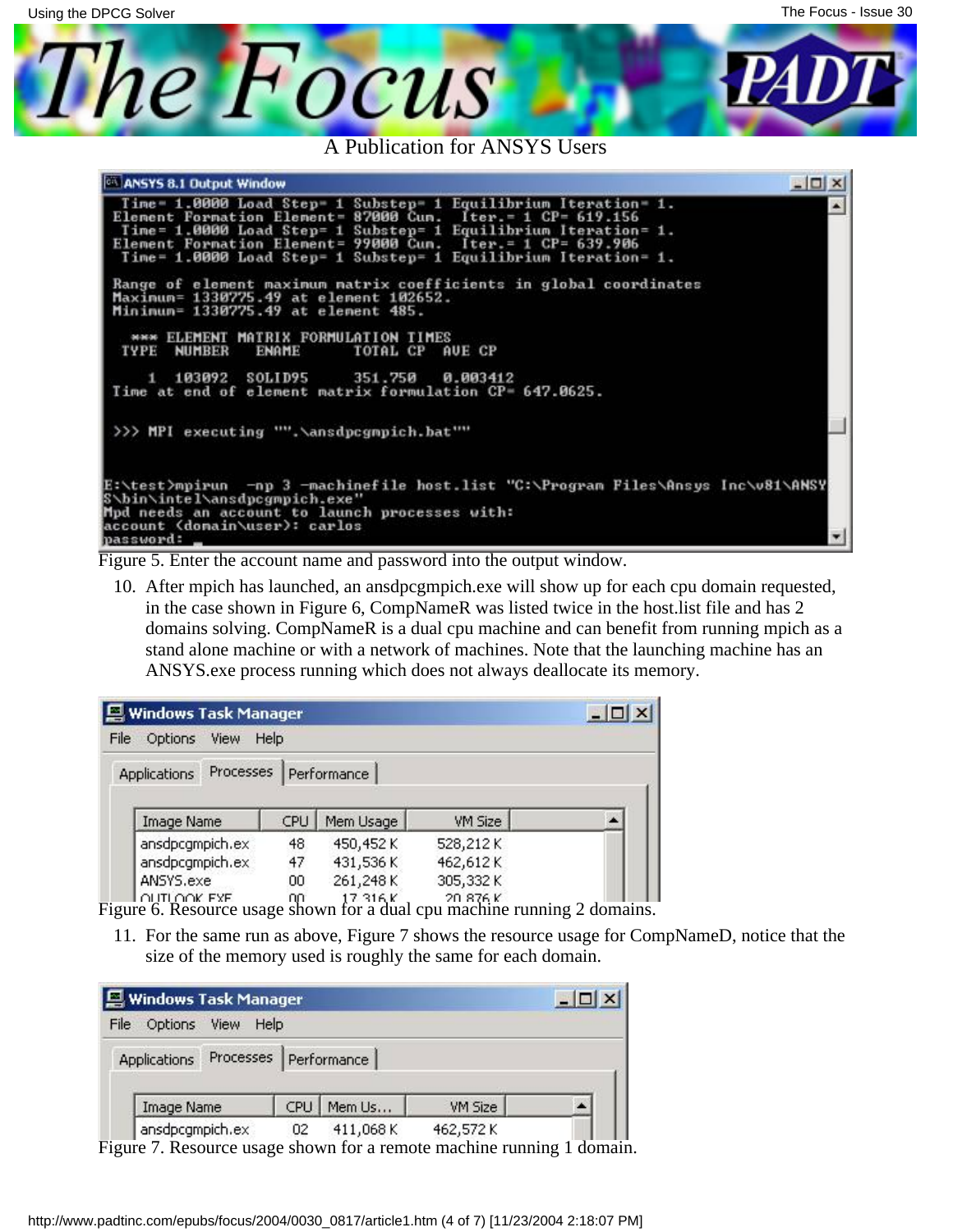12. Figure 8 below shows the network traffic at the start of the run. Red indicates the sending and yellow indicates the receiving. It appears to do an initial check of the connections and then a sustained send to send the distributed domains.



Figure 8. Initial network traffic.

Figure 9 below shows the intermediate network traffic. On the left is the end of the sustained sending of the problem. It is hard to tell specifically what is gong on as there is no output during DPCG solution, but the 2 sending peaks appear to be equilibrium iterations. Some of the traffic will also include the domain interface results being sent to each machine for reconciliation.



Figure 9. Intermediate network traffic.

Figure 10 below shows the final network traffic. The final peak appears to be the end command as communication stops and the distributed executables disappear from the remote machines.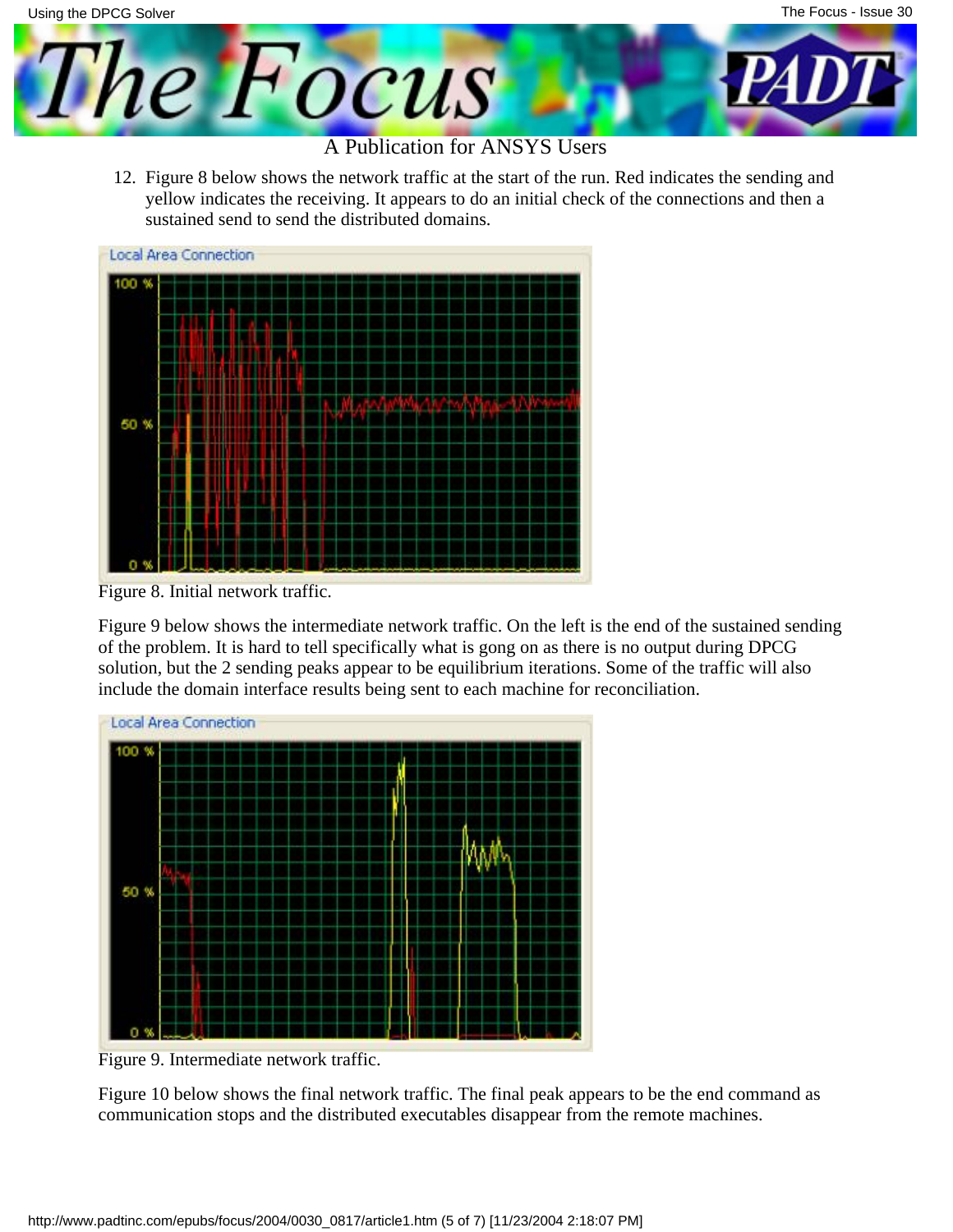The Focus - Issue 30Using the DPCG Solver The Focus

A Publication for ANSYS Users



Figure 10. Final network traffic.

#### **Test Case Results**

A simple structural model of SOLID95 elements was run for one iteration to 1e-8 accuracy unless noted differently. The domains used column shows how many domains were used; the first machine named also indicates where the job was launched.

The machines used for these results:

- $\bullet$  D = CompNameD (1xP4 2.8GHz, 1Gb RAM)
- $R = \text{CompNameR}$  (2xP3 1GHz, 1.5Gb RAM), nproc=2 unless noted
- $\bullet$  B = CompNameB (1xP4 3.68GHz, 2Gb RAM)

#### **1.04M DOF**

The first model was run with 1.04e6 DOF with both the PCG and DPCG solvers. Table 1 below shows the results. CompNameD could not solve the model in-core and limped to a 2.07 hour solve time. Using 2 domains on CompNameR and CompNameD showed that the overhead of running DPCG can be significant and in the case of the single proc machine CompNameD devastating to solve time.

| $0.265$ hr          |                    |                                                         |
|---------------------|--------------------|---------------------------------------------------------|
| R (1 proc) 0.297 hr |                    |                                                         |
| 2.07 <sub>hr</sub>  |                    | Ran out of RAM                                          |
| $0.065$ hr          |                    |                                                         |
|                     | $0.422$ hr         | Overhead of DPCG shows up                               |
|                     | 4.39 <sub>hr</sub> | Don't try this at home kids!                            |
|                     | $0.259$ hr         |                                                         |
|                     | $0.225$ hr         |                                                         |
|                     | $0.146$ hr         | <b>Fastest configuration</b>                            |
|                     |                    | DOMAINSPCG SOLVE DPCG SOLVE<br>WALL TIMEWALL TIME NOTES |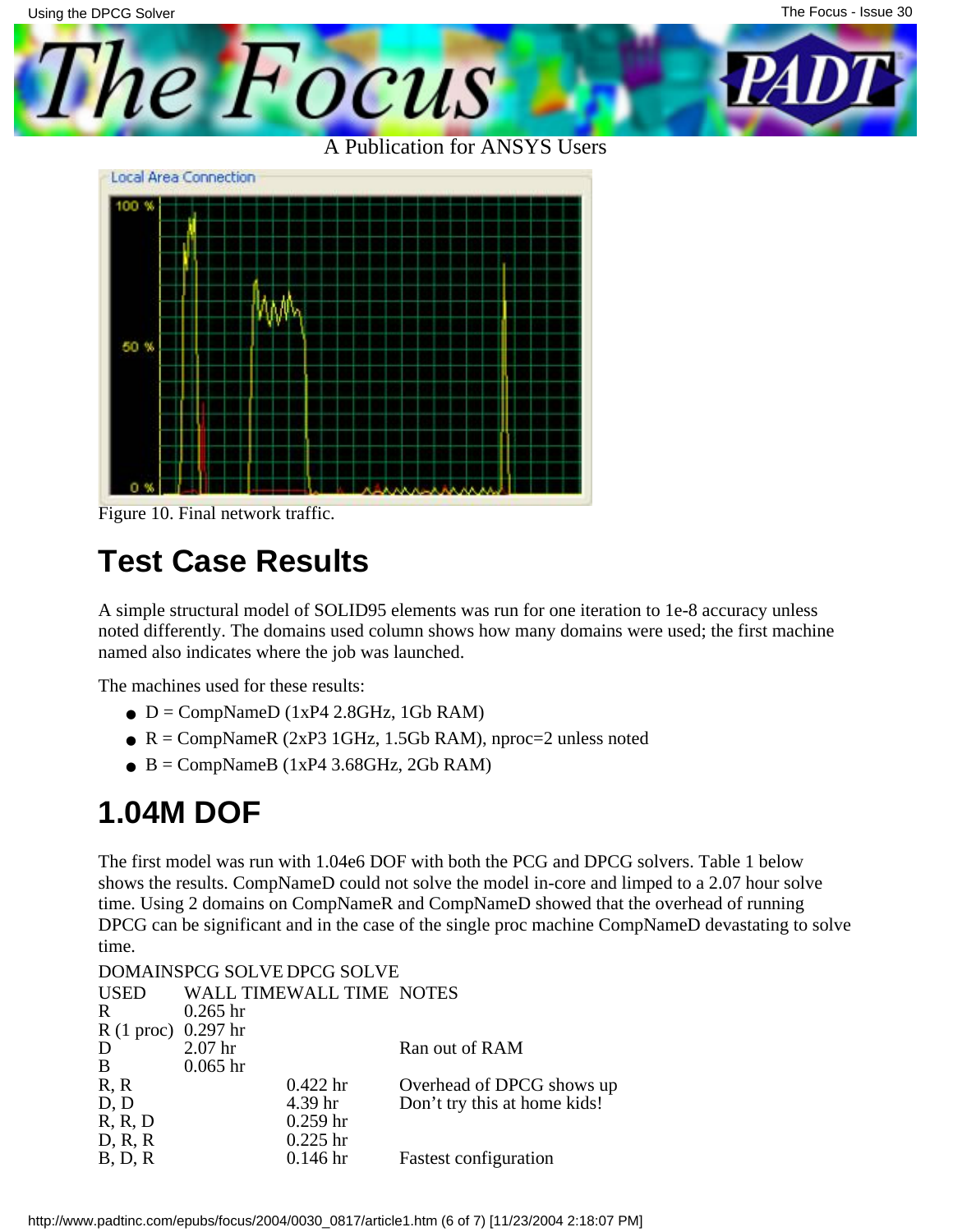

B, D, R, R 0.173 hr

Table 1. Small PCG and DPCG runs.

#### **1.99M DOF**

Next, a bigger problem was solved. This model was too big to solve using PCG on the machines used. Launching from CompNameD is faster than launching from CompNameR unless the model goes out of core. Table 2 shows the results for this 1.99M DOF model.

DOMAINS PCG SOLVE DPCG SOLVE

| <b>USED</b> | WALL TIMEWALL TIME NOTES |                              |
|-------------|--------------------------|------------------------------|
| $\mathbf R$ | Cannot solve             |                              |
| D           | Cannot solve             |                              |
| B           | Cannot solve             |                              |
| B, D, R     | $0.297$ hr               | <b>Fastest configuration</b> |
| D, R, R     | 0.576 <sub>hr</sub>      |                              |
| B, D, R, R  | $0.381$ hr               |                              |
|             |                          |                              |

Table 2. Medium DPCG runs.

#### **3M+ DOF**

Next, the accuracy was relaxed to see how big of a problem could be solved using DPCG. The solve times became impractically long before it failed to solve a model. Table 3 shows the largest models run.

|                                 |                    | DPCG SOLVEDPCG SOLVE                    |
|---------------------------------|--------------------|-----------------------------------------|
| TOTAL MEMORYWALL TIME WALL TIME |                    |                                         |
| <b>USED</b>                     |                    | $(0.1$ accuracy $)$ $(0.1$ accuracy $)$ |
|                                 | R, R, D            | B, D, R                                 |
| 3.05M DOF3,246 Mb               | 3.56 hr            | 0.616 <sub>hr</sub>                     |
| 3.38M DOF3,599 Mb               | Not run            | $0.854$ hr                              |
| 3.73M DOF3,973 Mb               | 6.71 <sub>hr</sub> | 1.13 <sub>hr</sub>                      |
| 4.19M DOF4,364 Mb               | Not run            | 1.55 <sub>hr</sub>                      |
| 4.85M DOF5,702 Mb               | Not run            | 4.74 hr                                 |
|                                 |                    |                                         |

Table 3. Large DPCG runs, about 1Gb per M DOF.

#### **Conclusions for this Test Case**

- DPCG solver is easy to set-up and works well.
- Solving incore makes the difference between a practical and impractical solve time. DPCG can bring models back to incore solution.
- If PCG remains incore, don't use DPCG since PCG will be faster.
- DPCG can solve bigger problems than PCG using the same hardware.
- As always, your real simulations may produce different results. Test your systems to verify the performance gains of using DPCG.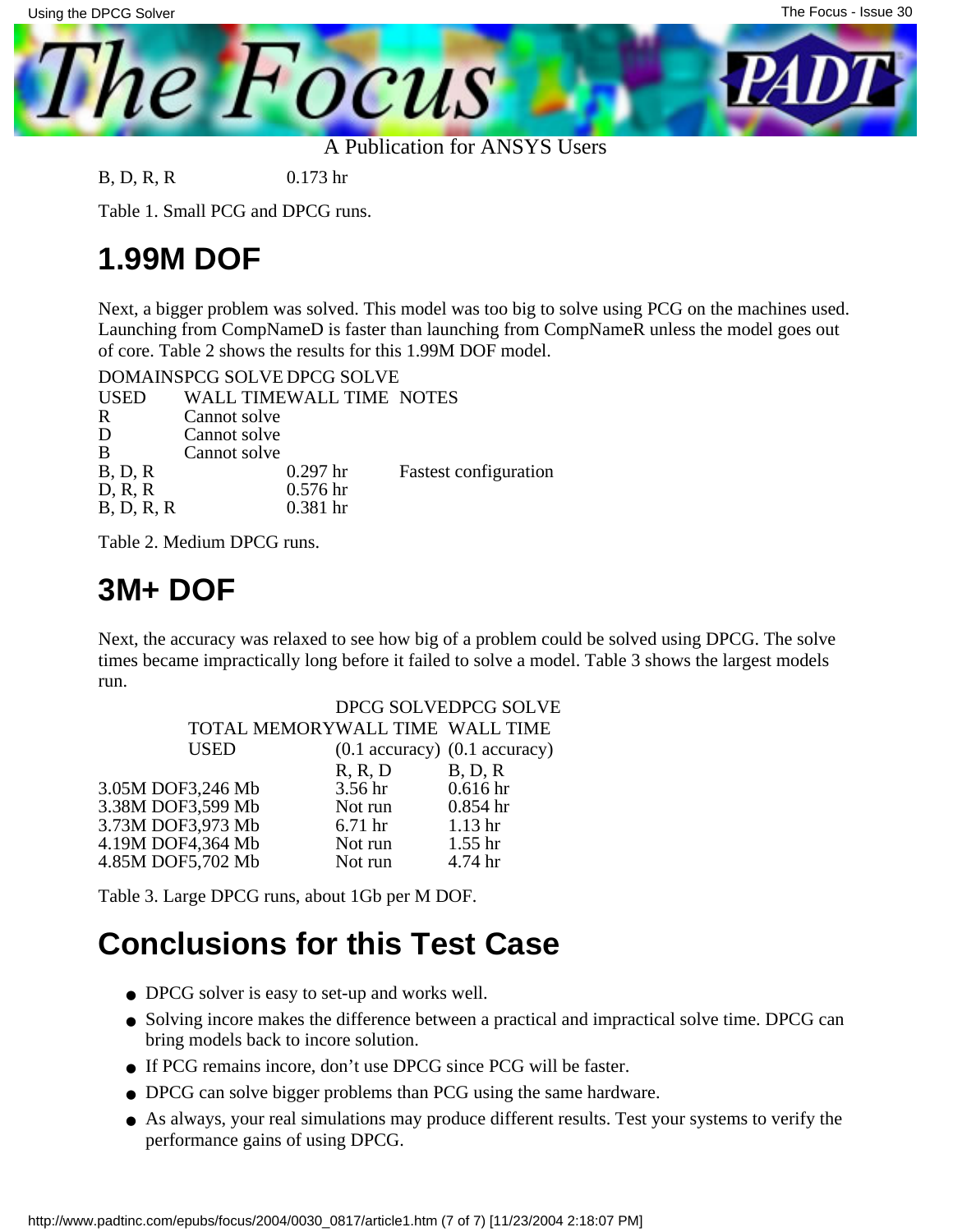The Focus - Issue 30

<span id="page-8-0"></span>

# **Krull vs. Tron**

by Rod Scholl, PADT

Ahh, the eternal debate rages on. In the realm of stuff to throw at someone, that comes back, there are only two agreed upon greats – that Krull guy, and of course, the reigning champion Tron.





As my literature teacher was so fond of, let us draw our conclusions, not based on the merits of each, but rather based on the obscure metaphors on which they are based.



It is common knowledge that Krull is an Aristotelian representation of the Solid45, 92, 95 series of elements. And the futuristic neon Frisbee king is a neoclassical metaphor for the modern Solid 185-187 series. Shall we compare?

#### **Krull, a.k.a. Solid45, Solid92, Solid95**



No better combination exists of technological superiority in a robust and familiar "medieval common folk" element as are the 45, 92, and 95 elements.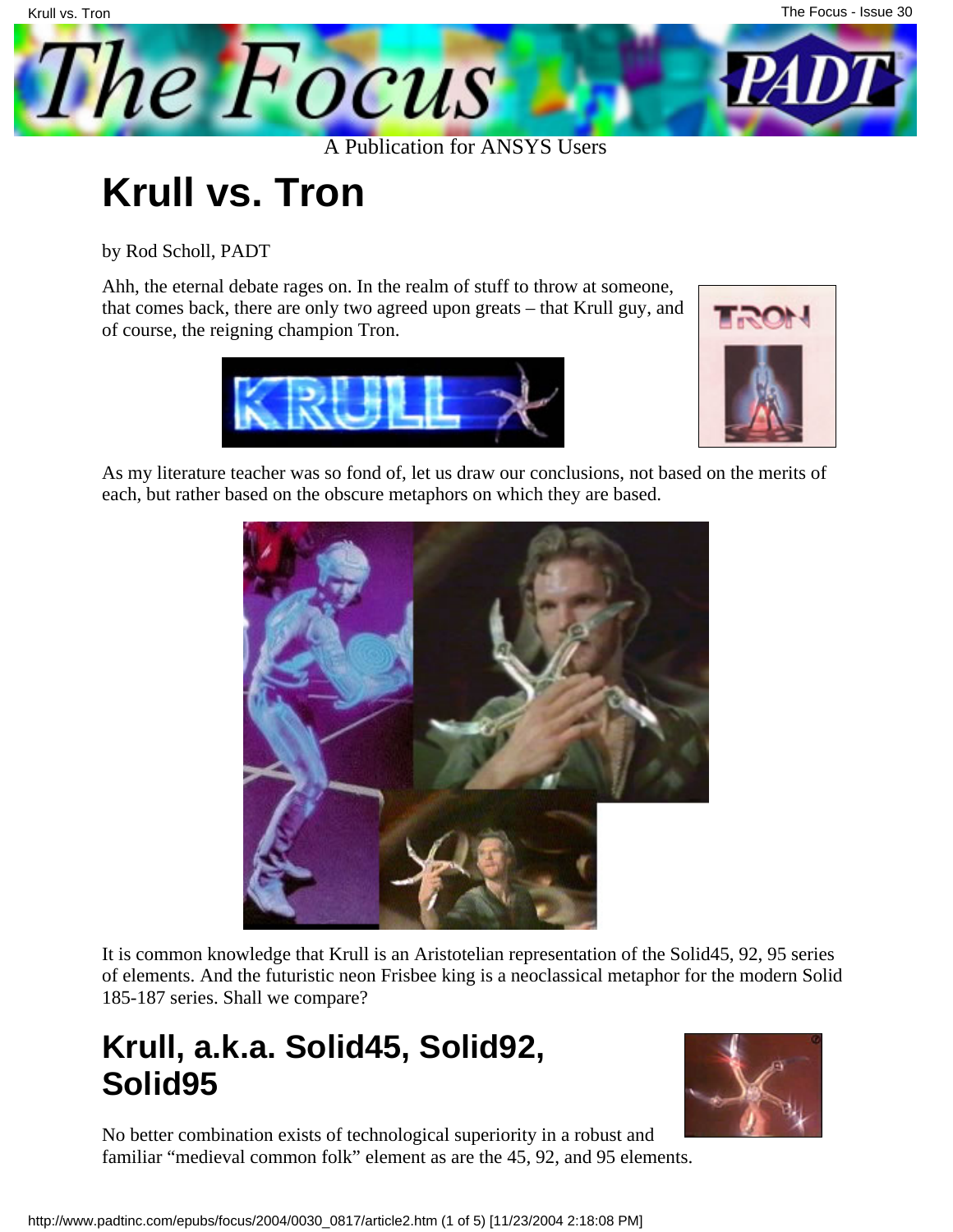



The element has plasticity, creep, swelling, stress stiffening, large deflection, and large strain capabilities. It might not have a lot of the fancy lights, but engineers are rarely sold on pizzazz anyway. These elements are susceptible to shear and volumetric locking under some conditions.

#### **Tron, a.k.a. Solid185, Solid186, Solid187**



On first glance there isn't much difference. These elements have the same

plasticity, hyperelasticity, stress stiffening, creep, large deflection, and large strain capabilities.



But they also have several formulation types to address Shear and Volumetric Locking:

| echnology<br>Element       | ower-Order<br>Elements | Higher-Order<br>Elements | Shear Locking<br>(Bending) | Hyperelasticity)<br>ncompressible<br>(Plasticity,<br>Nearly- | (Hyperelasticity)<br>ncompressible<br>Fully- |
|----------------------------|------------------------|--------------------------|----------------------------|--------------------------------------------------------------|----------------------------------------------|
| B-Bar                      |                        |                          |                            |                                                              |                                              |
| <b>Enhanced Strain</b>     | v                      |                          | v                          | v                                                            | Ν                                            |
| Simplified Enhanced Strain |                        |                          |                            | Ν                                                            | Ν                                            |
| URI                        | v                      | v                        | v                          | v                                                            | Ν                                            |
| Mixed U-P                  |                        | v                        | Ν                          |                                                              |                                              |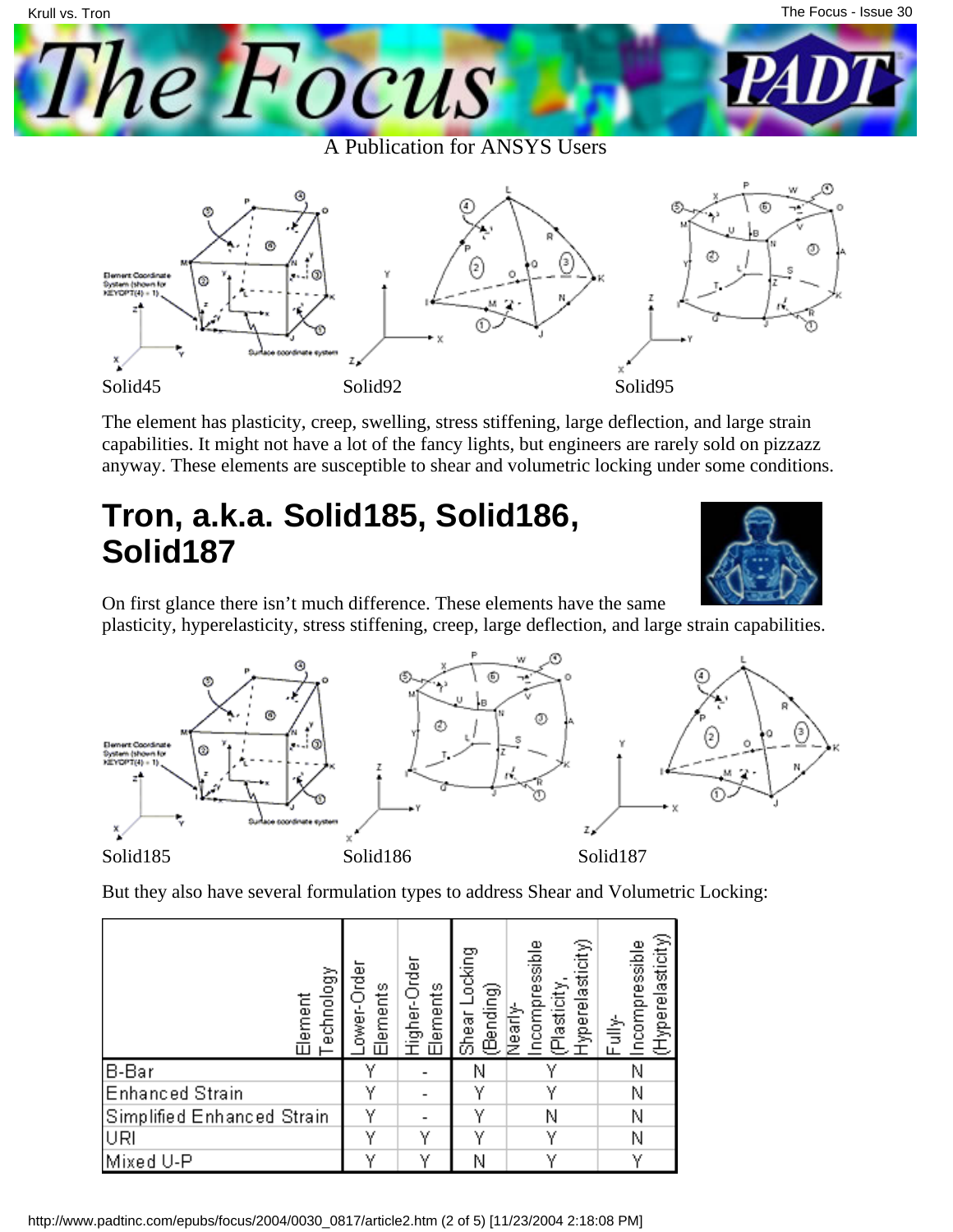

The possible drawbacks:

- URI Formulation in lower-order elements can cause shear locking, and may require more elements to get accurate displacements and stress gradients.
- Enhanced strain formulation can be more computationally expensive.
- Mixed u-P formulation requires use of direct solvers.

#### **Example**

An example you say? Fine.

Remember that fated moment in Krull when the archaic star-shaped device gets stuck in the bad guy's chest? Our hero mentally strains and strains to telekenetically free the device and yet it won't budge?

This, my friends, is what we in the FEA world call "Volumetric locking". You see, Krull elements lack the Enhanced



Strain Formulation that is desirable in bending dominated problems – not to mention that the 18X series Enhanced Strain Formulation prevents volumetric locking, which can occur in nearly incompressible cases.

Compared to the Solid45, 95, 92 elements, the 18X elements are almost identical in solution speed, and will yield nearly identical results for the majority of analyses. Also, future technology enhancements and formulations are being applied to these elements, while you can expect less enhancement to the Krull class of 45, 92, and 95.

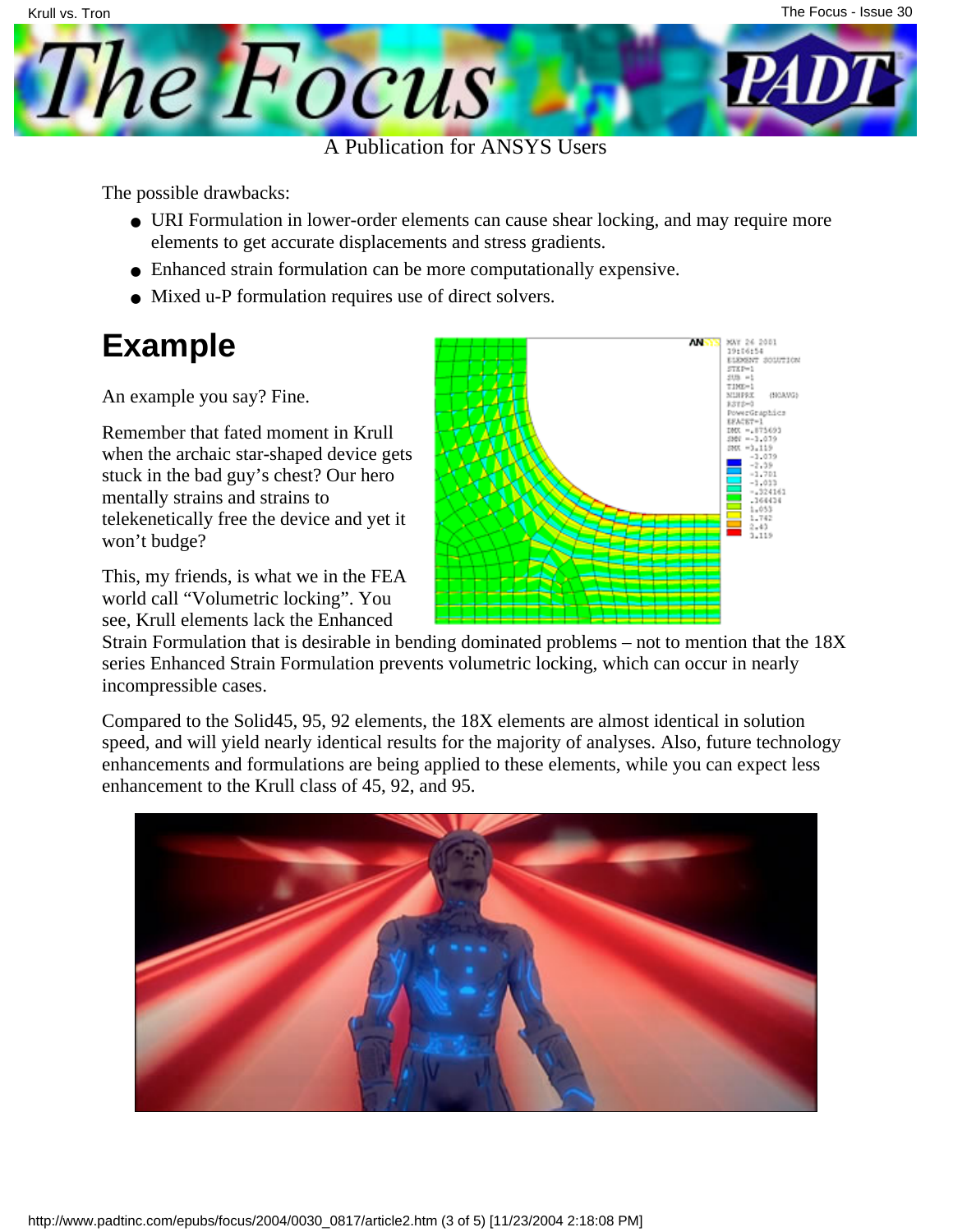

#### **Tron Is the Victor! [Solid185, Solid186, Solid187]**

It seems you are best off using the Tron-esque Solid185-187 in every case, and just use the other elements when you're feeling nostalgic for the good old days. So go ahead, read about the 18X series. You know you want to.

Or, update your ANSYS skills with the [Advanced Structural Nonlinearities](http://www.padtinc.com/support/training/course.asp?c=202) class November 11-12 in Tempe, Arizona.

### **Honorable Mention**

One more element that deserves an honorable mention is the Solid147 element. It is a P-formulation element that uses a shape function of up to an 8th order polynomial. Think of this one as like the Road Warrior's feral kid.





Note the razor-sharp boomerang. Kind of bad idea, right?



Victim loses fingers. (*The Focus* gets its first PG-13 rating, due to graphic violence and nudity. Okay, okay, no nudity.)



Vest, or hormone imbalance? These implanted yak follicles will soon be all the rage in Hollywood. Grrr, baby. Very, grrr.

#### **More on the ANSYS 8.1 Upgrade**

In case you were looking for one more reason to upgrade to 8.1, now ANSYS often reconginzes the full disk condition, and allows you oppurtunity to clear off some space and continue successfully.

| ◉ | Insufficient dak space to continue. You must hee some dak space to continue.<br>CONTINUE SOLUTION? |  |
|---|----------------------------------------------------------------------------------------------------|--|
|   | Yes No                                                                                             |  |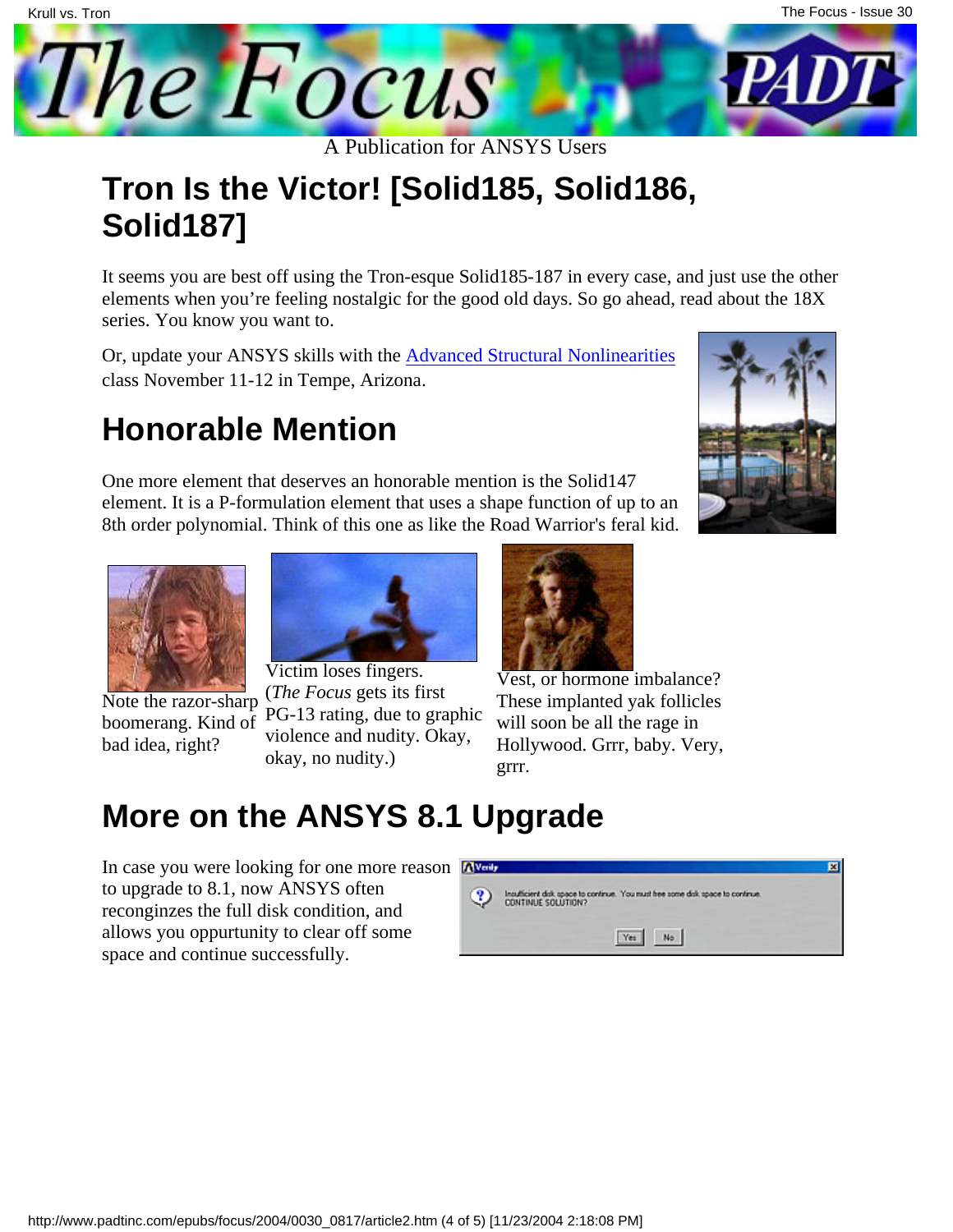



Textbook response to the Random Read/Write I/O – Disk Full error.

There's gotta be a joke here about getting one's annual review and the adage about "…the hand that feeds you." In fact, I suggest that the picture above is a more appropriate and mature merit increase response.





And never show up to work like this. There is a dress code, after all.



Although this is permissable, it's just not encouraged.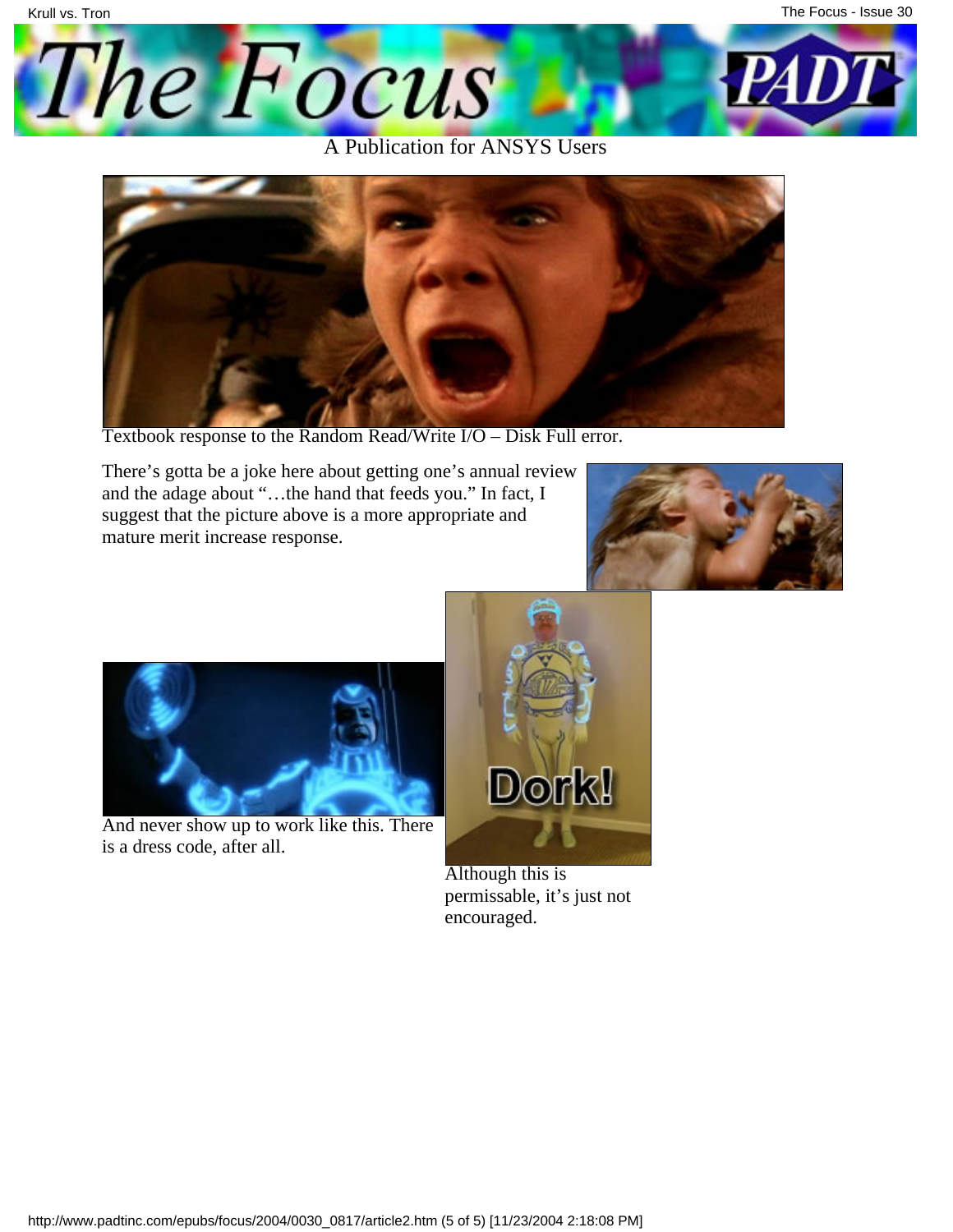<span id="page-13-0"></span>

# **Are You an APDL Guru?**

Shortly after last month's edition of the APDL guru hit the streets, the swami quickly received a number of correct responses to the first question. The swami knows a quick eye for errors marks the making of a true Guru, and the speed at which the correct answer was obtained made the swami proud indeed. Too simple, you say? Well, perhaps this month's puzzle shall require one to think a bit more outside of the proverbial box. Or maybe it's a helix?



Before we reveal this month's puzzle, however, let's hand out some well-deserved awards. Ronald White sent in the first correct answer and, therefore, wins the prize as the Inaugural APDL Guru! (*golf clap, please*) As mentioned above, many others responded with the correct answer as well, so a round of kudos goes to all. See if your name is listed below.

The question from last month involved setting up a series of analyses to run sequentially overnight. The swami suggested the following code, but an error spoiled his fun.

fini /cle  $*do,i,1,3$ parsav,scalar,foo,par /cwd./run  $\%$ i% resume /solu solve fini /cle parres,new,foo,par \*enddo

What is the smallest change that can be made to the above script to make it work? Well, it is all about directory structures. What goes up must come down, or more importantly, what goes down must come up. Upon the first time through the do loop, the code above navigates down into the subfolder run\_1 and then runs the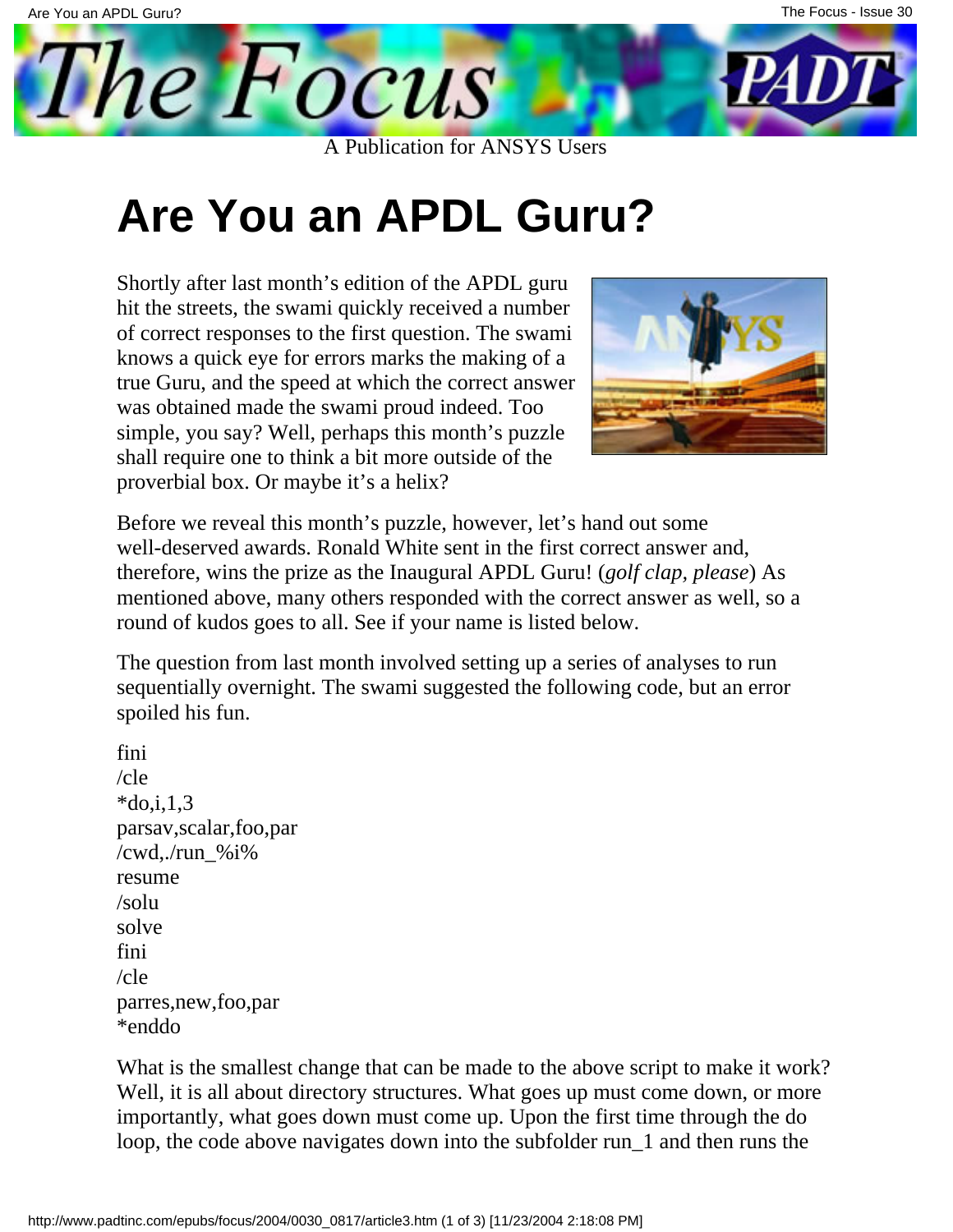

first simulation. However, we're still in the directory run\_1 when the point of execution reaches the top of the do loop again. We went down, but we forgot to go up. One little line makes all things right again.

fini /cle  $*$ do.i.1.3 parsav,scalar,foo,par /cwd,./run\_%i% resume /solu solve fini /cle /cwd,.. ! ADD THIS LINE TO MAKE THINGS WORK parres,new,foo,par \*enddo

Very easy indeed.

### **This Month's Puzzle**

Well, this month the swami is feeling a bit like Dr. Seuss. Perhaps this month's puzzle will challenge a bit more.

I need a helical spring in ten, Ten lines of APDL, and you will win. Ten lines are all I have to spare, How it is done, I do not care.

I need a helical spring in ten, For inspiration think, "Remember when…" Yes, the swami has heard it can be done. Perhaps those who know won't spoil the fun.

I need a helical spring in ten, One element in thickness should let it bend. Those pesky NURBS have me all up in knots, Perhaps inspiration can be found in beer and brats.

I need a helical spring in ten,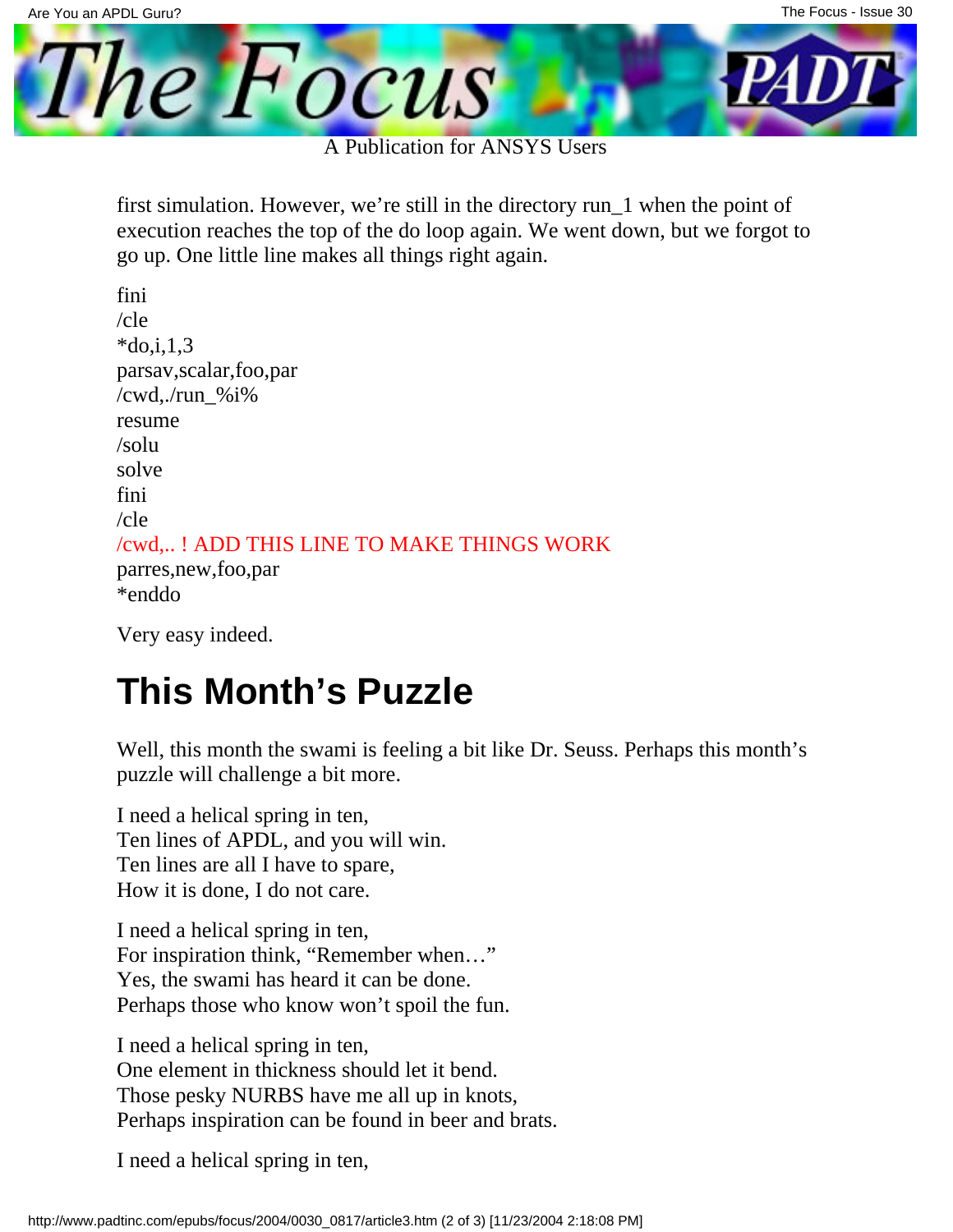

Can you accomplish that within, Ten lines of APDL or less? If so, then surely you shall impress.

The goal of this months puzzle is to create an FEA model (shy of material properties, loads, and boundary conditions, but fully meshed) of a helical spring in the shortest amount of APDL code possible. The swami knows of an answer that takes about ten lines. One statement per line, and no sub macros can be called. Can you do better? Best answer wins!

Send your answers to [apdl.guru@padtinc.com.](mailto:apdl.guru@padtinc.com?subject=Guru Contest #2)

The following people submitted correct (or mostly correct) answers to last month's question: Ronald White, David Power, S. Prasad, Kim-Ravn Jensen, Jan Janssen, Ge Wang, John Zinn, and Girish, who for obvious reasons is a guru indeed. Way to go!